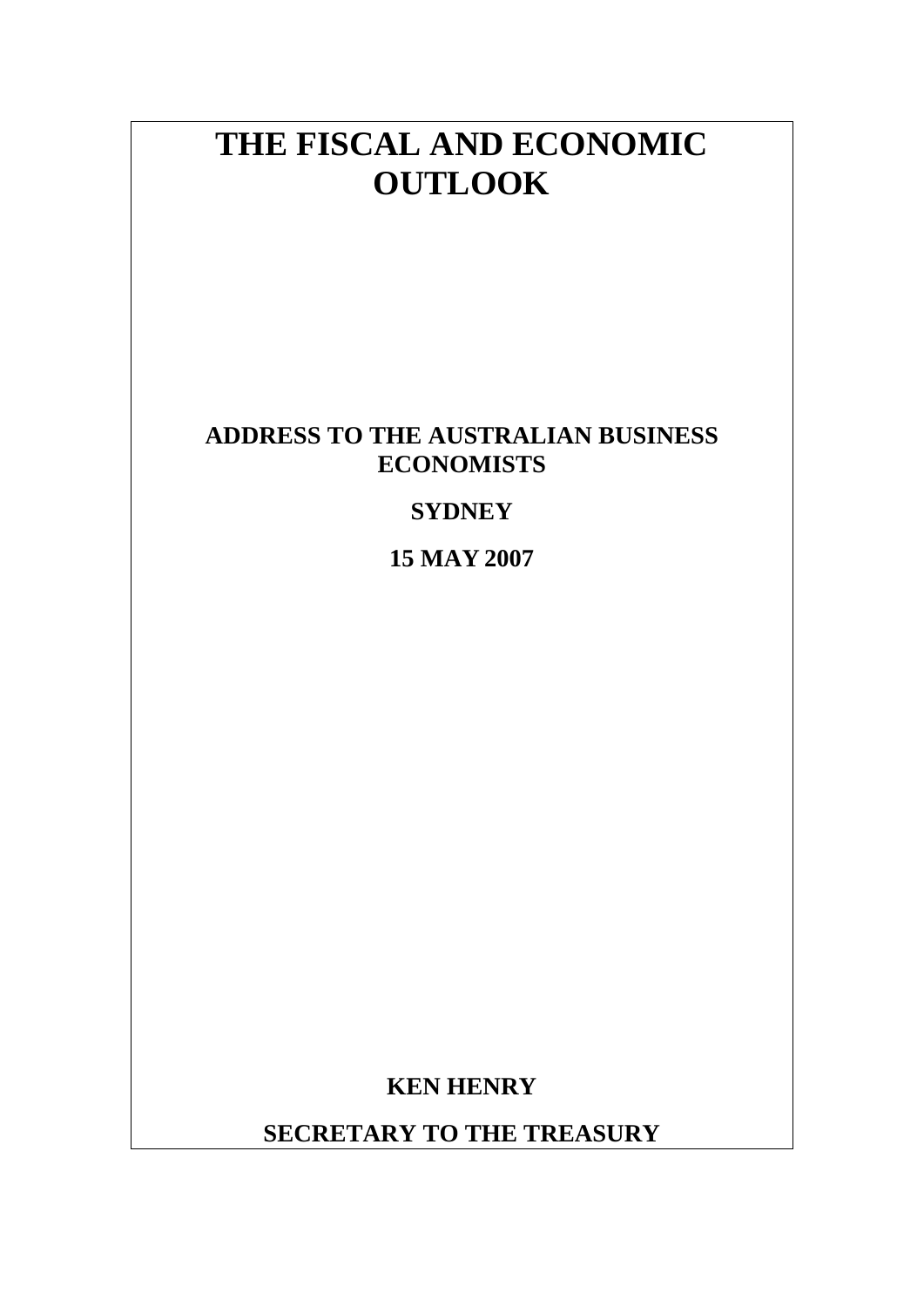# **THE FISCAL AND ECONOMIC OUTLOOK<sup>1</sup>**

When I was introduced to the study of macroeconomics at university level in the second half of the 1970s, people were getting used to the notion that economies could simultaneously experience high rates of inflation and substantial unemployment. There was much academic debate about the stability of Phillips curve relationships; whether the short-run and long-run relationships might be quite different; and some emerging work on the role of expectations that became considerably more influential as the decade progressed and well into the 1980s.

In the early 1980s policy advisers on one side of a debate argued that priority should be given to fighting inflation ('fight inflation first') before tackling unemployment, while those on the other side of the debate argued that governments should do whatever it took to get people into jobs, no matter the inflationary consequences.

Had anybody walked in on one of those debates and presented a scatter graph of actual inflation rate and unemployment rate 'pairs' for the Australian economy in the post-1990s recession period, they would have been ridiculed.

That graph, of course, shows a trend decline in the unemployment rate with no inflationary consequences to speak of. Much has been written about the reasons for this extraordinary macroeconomic performance. Some writers have been careful in observing that the performance hasn't been for want of external shocks, including the Asian financial crisis of 1997-98, the industrialised world recession of 2001 and the relatively recent impact of the re-emergence of China and India.

In addressing this group last year I spent quite a lot of time exploring the implications for the Australian economy of the latter.

#### **Chart 1: Terms-of-trade**

<u>.</u>

The most obvious transmission mechanism is the terms-of-trade, which, because of spectacular growth in commodity prices, are now at their highest level in the post-Korean War period. Through its terms-of-trade, Australia has been affected by China's and India's re-emergence more than any other OECD country. Since 2001, Australia's terms-of-trade have risen by nearly 37 per cent. The second largest rise over this period – experienced by Norway – was  $33$  per cent, followed by Canada with a 13 per cent rise. For most OECD countries, however, the terms-of-trade have

<sup>1</sup> As usual, I want to thank a number of Treasury colleagues for their help in preparing this address, especially David Gruen, Steven Kennedy and Jim Thomson.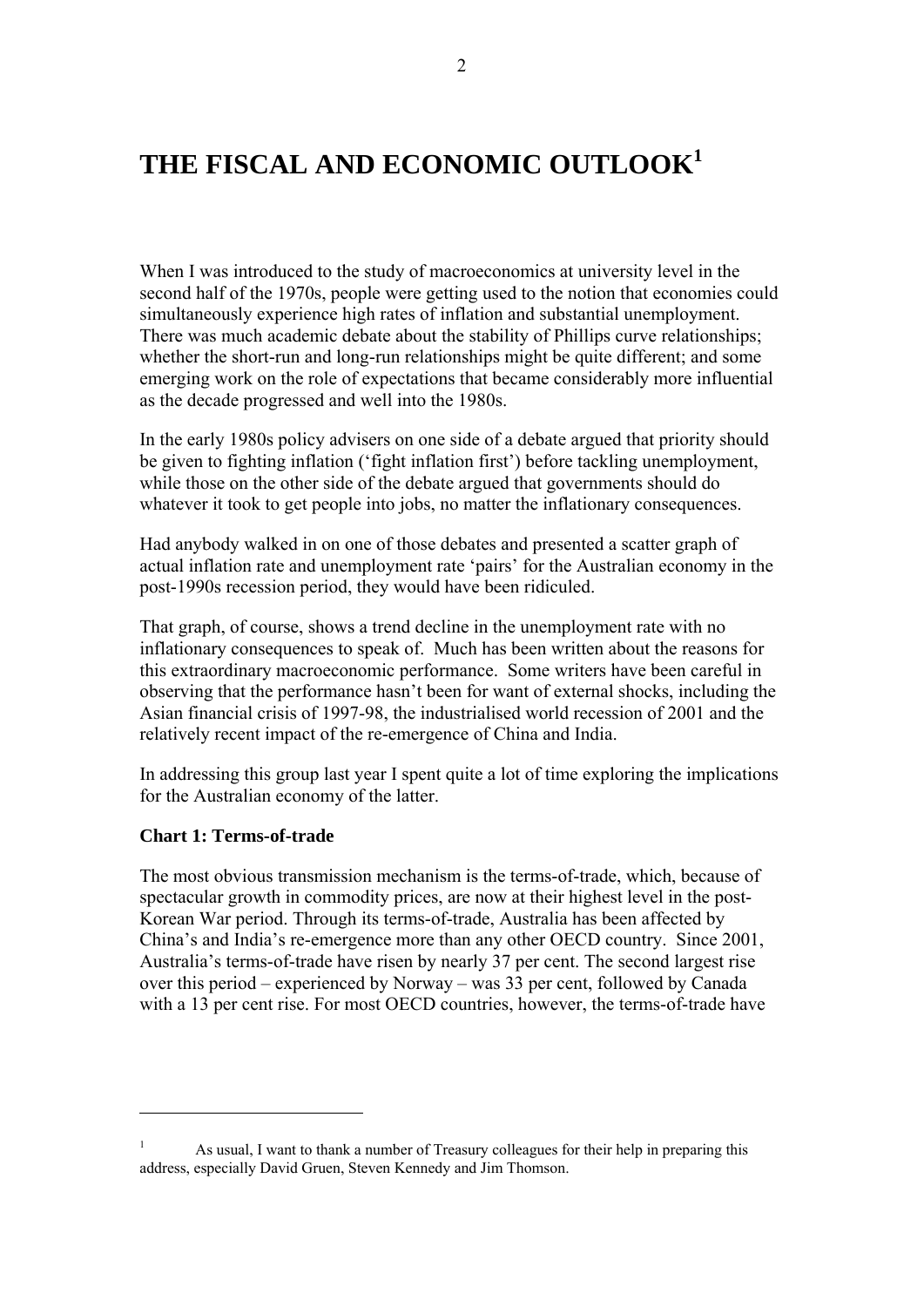hardly moved over the past 5 years, with the exception of Japan where they have fallen by 18 per cent. $2$ 

Our forecasts have the terms-of-trade coming off modestly in 2007-08. And, as usual, we have taken out a bit of insurance in the first two years of the projection period.

While real GDP growth has been running below the levels of the second half of the 1990s, employment growth has been relatively strong. This implies that measured labour productivity growth has not been as strong. Both things – relatively strong employment growth and less strong labour productivity growth  $-$  probably have something to do with the strength of commodity prices: apparently, there are very long output lags on investment in new mining capacity, and the higher terms-of-trade that have stimulated that investment may also be generating a structural decline in labour productivity for the reason set out in my address to you last year. Measured labour productivity would also have been affected by the drought. The impact on labour productivity growth of investment lags and the drought should be transitory.

As a consequence of continuing strong employment growth, Australian labour is as fully utilised now as it has been at any time in the past 30 years. The official unemployment rate is at 32-year lows. Some will say that the unemployment rate doesn't provide a complete picture, especially because the ranks of the employed include people who work very few hours. On the other hand, as the participation rate rises, a higher proportion of the working age population is employed even if the unemployment rate is unchanged. If only for these reasons, a broader measure of labour utilisation will be of interest.

### **Chart 2: FTE employment to working age population ratio**

1

It is possible to construct a measure of 'full-time equivalent' employment, and to express this as a proportion of the working age population; that is, the population aged 15 or more years. In 1979, this ratio stood at 51½ per cent. In the recession of the early 1980s it fell to less than 49 per cent, and in the recession of the early 1990s to about 47½ per cent. In 2006 it was up at 51 per cent. This is only a little less than the immediate pre-recession levels of 1980-81 and 1989-90. $3$ 

But even this measure is affected by demographic change. Older workers have lower labour force participation rates than younger workers. And on average they work fewer hours. For these reasons, we might want to see how this full-time equivalent employment ratio would behave were we to hold the working age population distribution constant.

This adjusted measure of full-time equivalent employment is about as broad-based a measure of the strength of employment as we can come up with. On this measure,

<sup>2</sup> Over the same period, China's terms-of-trade have fallen, but only by about 3 per cent. To ensure comparability, all these terms-of-trade changes are calculated using the latest OECD data.

<sup>3</sup> Levels were even higher in the 1960s and early 1970s, notwithstanding significantly lower rates of female participation.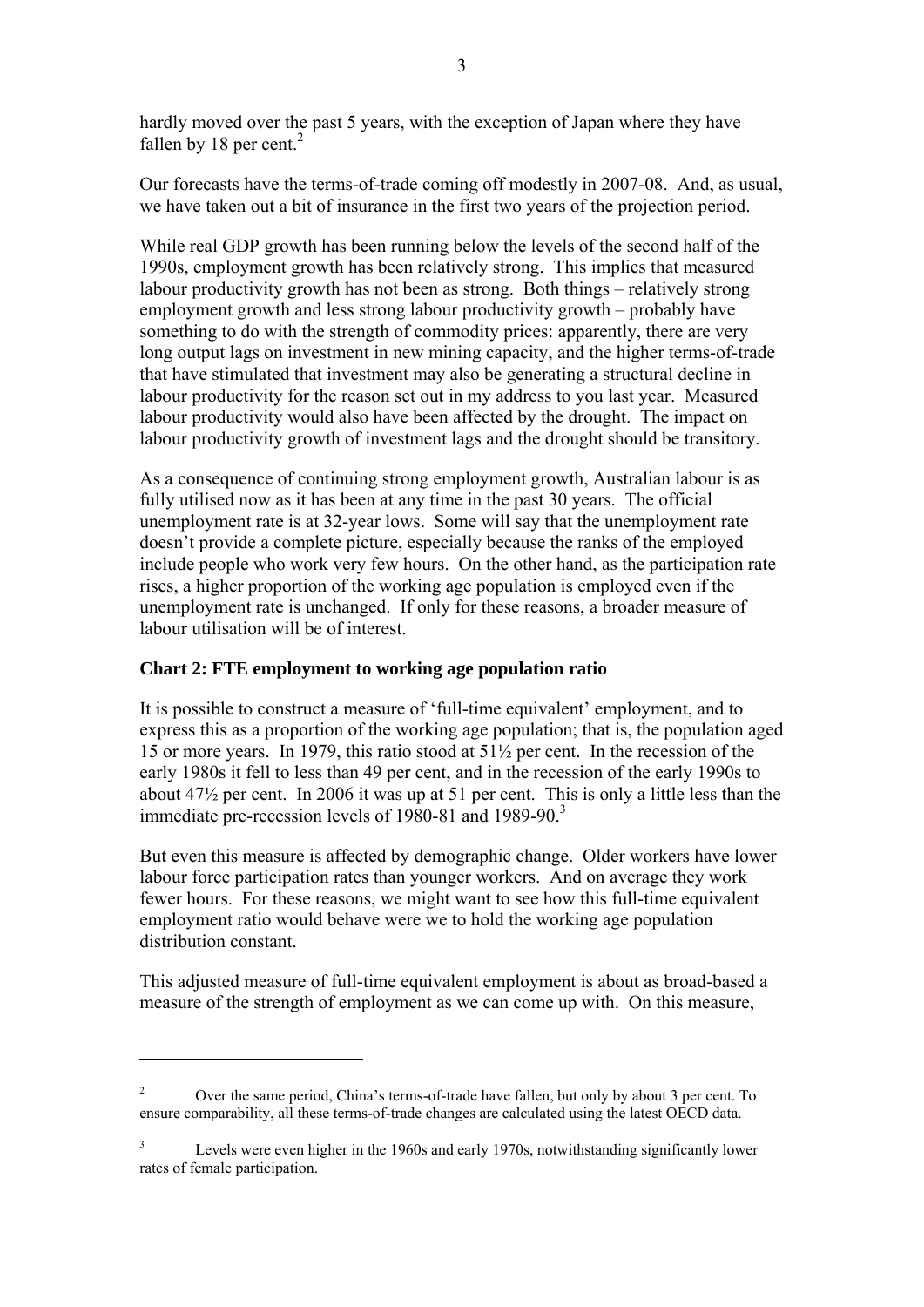you would have to say that the labour market is as close to full employment now as it has been at any time in the past 30 years; indeed, it is closer.

Very importantly, we have achieved this employment level without wide-spread wage inflation. No doubt, that has a lot to do with the credibility of monetary and fiscal policy frameworks, and a couple of decades of pro-competitive microeconomic reform – including in product markets, capital markets and, significantly, the labour market.

Achieving a state of something close to full employment is a staggering achievement. But, as I have said on other occasions, it has quite significant implications for policy discipline: not only is there an ongoing need to conduct fiscal and monetary policies in a way that satisfies the requirements of their medium-term frameworks, there is also a need to avoid policy interventions that don't add to supply capacity since these can be expected to be detrimental to productivity and GDP per person growth.

The gap between the unadjusted line and the line that holds demography constant has been growing over time, and will grow further as the population continues to age.

#### **Chart 3: Demographic dynamics**

The gap reflects two age-related effects. First, retirees are making up an increasing proportion of the population aged 15-plus; and second, the age composition of the population aged 15 - 64 has also been changing. The first effect has been negative for labour utilisation, and increasingly so. The second effect has had a positive impact on labour utilisation, roughly off-setting the first through to the late 1990s. Since then, however, that positive effect has been weakening, and is set to weaken further, eventually becoming negative.

The proportion of the population of traditional working age,  $15 - 64$ , is at about its peak.

The total dependency ratio – the sum of those aged  $0 - 14$  and those aged 65-plus divided by the population aged  $15 - 64 -$  is at about its minimum.

This brings me to a consideration of longer run economic developments, fiscal and macroeconomic.

### **Chart 4: The 3Ps of growth in real GDP per person**

IGR2, published last month, presented new figures explaining the sources of GDP per person growth over the past 40 years, and provided projections for the various components of GDP per person growth over the next 40 years. GDP per person growth is set to fall from an annual average of 2.1 per cent to 1.6 per cent. This growth slowdown is due to population ageing. In the past 40 years, due to a collapse in the birth rate, the share of the population aged 15-plus increased strongly. This change in the shape of the population distribution explains 0.4 of the 2.1 percentage point annual growth in GDP per person. In the next 40 years, this population ageing effect will continue, but at a slower pace, adding only 0.1 percentage points a year to GDP per person growth.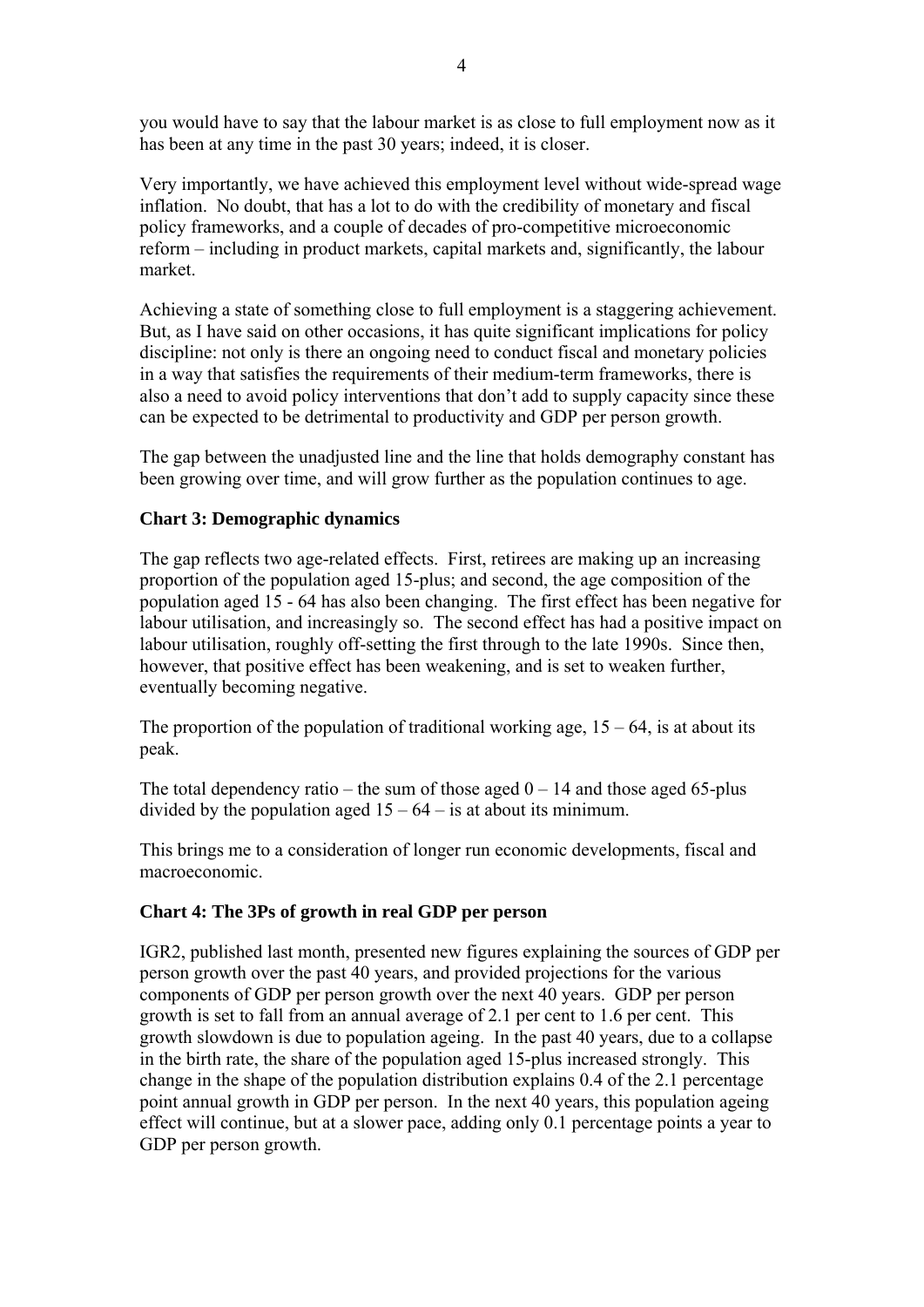Over the past 40 years, average hours worked per person aged 15-plus fell, subtracting 0.1 percentage points from annual GDP per person growth. This was notwithstanding a strong increase in labour force participation rates. The big change here was in average hours per worker, due in part to the stronger growth in part-time employment: average weekly hours per worker fell steadily in the 1960s and 1970s, from 38½ hours in 1964-65 to around 36 hours in the mid-1980s, falling to about 35 hours in the early part of this decade.

Looking ahead, workforce participation is set to fall dramatically, as a consequence of population ageing, cutting 0.3 percentage points a year from GDP per person growth.

Combining the population and participation elements of the '3Ps', we have a broad measure of labour utilisation – specifically, average hours worked per head of population. In the past 40 years, higher labour utilisation contributed 0.3 per cent a year to real GDP per person growth; in the next 40 years lower labour utilisation will subtract 0.2 per cent a year.

Labour productivity growth averaged 1.8 per cent a year in the past 40 years, and we are projecting the same average annual rate of growth over the next 40 years. The projection is the same as that made in IGR1 published in 2002. But the history is quite different. In the 40 years preceding IGR1, labour productivity growth averaged 2.0 per cent a year. Given that history, many readers of IGR1 thought our productivity projection a little conservative. We don't hear the same sort of comment today. My view hasn't changed. I continue to consider 1.8 per cent a year to be an appropriate figure on which to base 40 years projections of productivity growth.

Demographic parameters are no more static than the more familiar macroeconomic parameters that we use in our medium-term economic and fiscal projections. Since IGR1, mortality rates have fallen and life expectancies have increased more rapidly than we expected. The fertility rate has increased. Migrant numbers have increased. And there has been an interesting change in the age distribution of the migrant intake, due principally to the increasing importance of the skilled categories.

#### **Chart 5: Population projections: Percentage change from IGR1 to IGR2**

In IGR1, we projected that by 2042 the Australian population would be 25.3 million. We now think it will be 10 per cent larger, at 27.8 million. Less than 1 of the 10 percentage points difference is due to faster-than-projected population growth over the past 5 years. Lower mortality rates explain about 2 percentage points. That is, the faster-than-projected fall in mortality rates over the past 5 years, and the consequent falls in projected future mortality rates, imply an additional half a million Australians in 2042. Higher fertility rates explain 3 percentage points: about three-quarters of a million more Australians in 2042. And higher migrant numbers explain 4 percentage points, or about a million additional Australians in 2042. The change in composition of the migrant intake doesn't have much of an impact on the total population.

These changes in demographic parameters not only affect the total size of the population, they also affect its shape and, principally because labour force participation rates vary by age cohort, also have implications for the level of real GDP per person.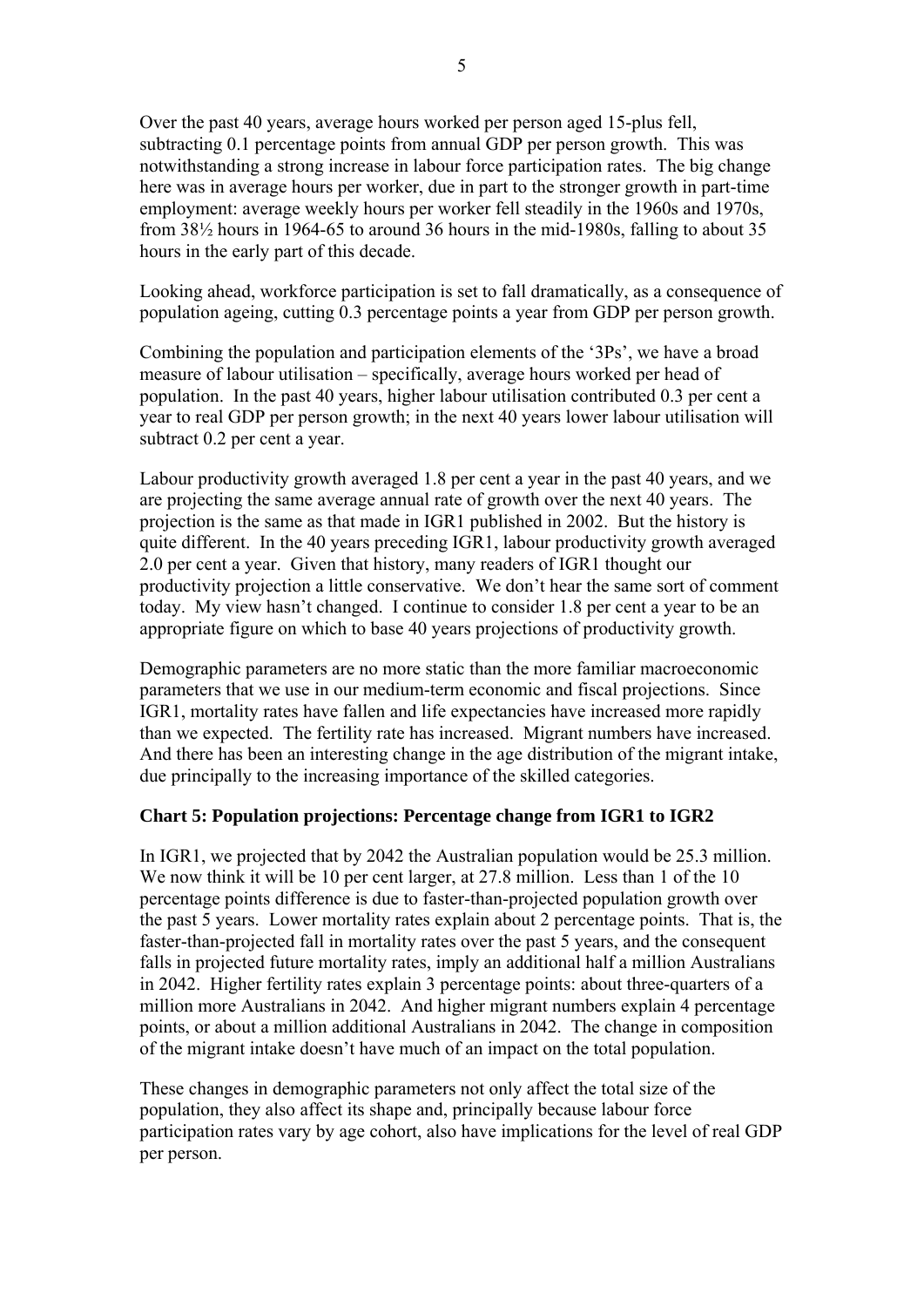### **Chart 6: Demographic contributions to real GDP per person**

We reckon that the new demographic parameters will reduce GDP per person in 2041-42 by a little less than 1 per cent relative to the IGR1 projections. 20 years from now the reduction will be even larger.

Lower mortality rates, would, on their own, reduce real GDP per person by about 1⅔ per cent. And higher fertility would reduce it by an additional one-half of a per cent  $$ considerably more than that a generation from now. But more than half of this negative impact on real GDP per person will be offset by developments in the immigration area. Higher migrant numbers are expected to increase real GDP per person by about  $\frac{3}{4}$  of a per cent, and the change in the age composition of the migrant intake will add about one-half of a per cent to real per person GDP.

I must admit that, when I first saw this chart, I found it hard to accept that the change in the age structure of the migrant intake in the past 5 years was of such significance.

Labour utilisation and labour productivity explain real GDP per person. In fact, real GDP per person is simply obtained by multiplying these two things: average hours worked per person multiplied by real GDP per hour of work provides GDP per person.

### **Chart 7: Productivity and labour utilisation**

If we construct a chart with labour utilisation on the horizontal axis and labour productivity on the vertical axis, we can chart the course of our economic progress through a map of equal GDP per person contours.

In 1978-79 Australians worked, on average, 15.4 hours a week. If that seems a bit low to you, remember that this includes babies as well as people aged more than 100. Measured in 2006-07 dollars, an average hour of work generated a bit more than \$36 of GDP. Hence, in 1978-79 real GDP per person was 15.4 hours a week of labour utilisation multiplied by \$36 of labour productivity, or about \$560 a week.

By 2005-06, real GDP per person had risen to about \$940 a week. Labour utilisation had increased by about  $1\frac{1}{2}$  hours a week, or 10 per cent, to 16.9. And labour productivity had grown by some 53 per cent, to be close to \$55 an hour.

The path of economic development from the late 1970s to the mid years of this decade wasn't smooth. The recessions of the early 1980s and early 1990s crunched labour utilisation, and stalled productivity. The past decade stands out as relatively benign.

The right-ward drift in history is a product of complex interactions among several demographic and economic parameters: the proportion of the population of working age; age- and gender-specific participation rates; the unemployment rate; and average working hours. We reckon that as much as two-thirds of the trend right-wards movement is due to demography  $-$  illustrating the beneficial impact of population ageing in our history.

Before moving on, a quick digression on this concept of labour utilisation might be in order.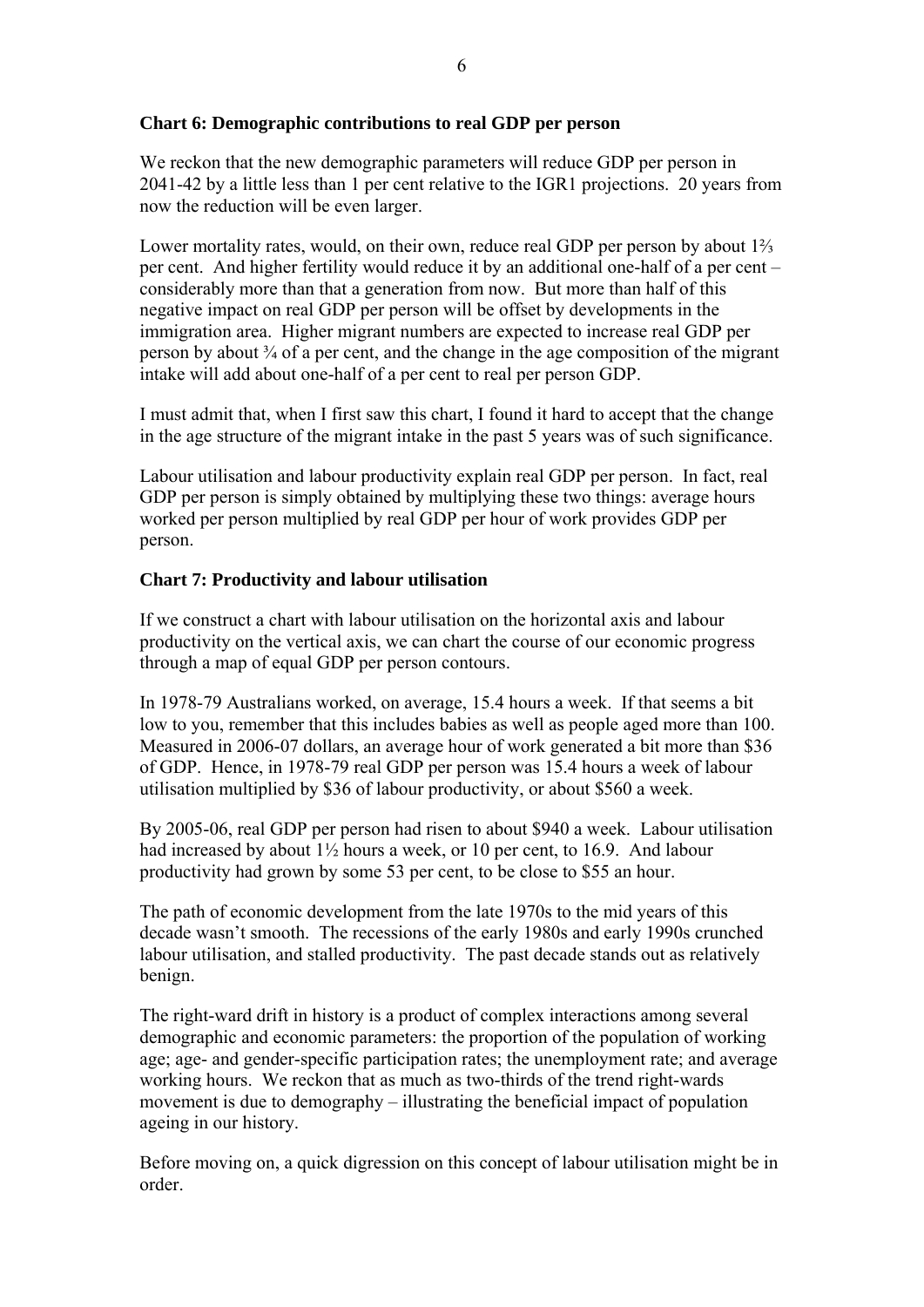Labour utilisation isn't a measure that many of you would use very often. And you might, therefore, not have much of a feel for the significance of the difference between 15.4 hours a week and 16.9 hours a week. It probably doesn't sound like much. But, in fact, it is a very big deal.

A more familiar concept is the employment ratio, representing the proportion of the population aged 15 or more years that has a job. Obviously, the employment ratio is simply the product of the conventional total participation rate and one minus the unemployment rate. 2005-06 labour utilisation of 16.9 hours a week corresponded to an employment ratio of 60.6 per cent. If labour utilisation were to fall from its 2005- 06 level of 16.9 hours a week back to its 1978-79 level of 15.4 hours a week solely because of a reduction in the employment ratio  $-$  that is, with no change in the shape of the population, and so on – the employment ratio would have to fall from 60.6 per cent to 55.2 per cent. As a rough rule-of-thumb, each one-tenth of an hour per week of labour utilisation equates to a change in the employment ratio of about one-third of one percentage point. 4

We can transpose the horizontal axis in 'employment ratio equivalent' terms by finding the employment ratio that would produce the same level of labour utilisation  $$ and therefore the same level of  $GDP - if$  everything else (demography and average employee working hours) were unchanged. Thus, labour utilisation of 17 hours a week corresponds to an employment ratio of 60.9 per cent, and labour utilisation of 14.5 hours a week corresponds to an employment ratio of 51.9 per cent.

Labour utilisation is sensitive to labour market and tax-transfer policy settings. The Treasury's participation modelling project has the capability to assess the impact on labour supply (or potential labour utilisation) of tax-transfer policy changes in particular. We have run last week's tax cuts through our version of the Melbourne Institute Tax and Transfer Simulator (MITTS). Most of the positive impact on labour supply comes from the increase in the 30 per cent threshold from \$25,000 to \$30,000  $\overline{\phantom{a}}$  including the labour supply response of many secondary earners. The increases in LITO and the 40 per cent and 45 per cent thresholds are also positive for labour supply, though smaller. And the increase in the dependent spouse rebate is estimated to produce a very small negative impact on labour supply.

Overall, we calculate that the Budget tax cuts might increase labour supply by about 0.1 hours per week. If this additional supply is fully employed, the increase in labour utilisation will lift the employment ratio by about a third of a percentage point.

But there is another way of looking at this. The increase in labour supply expands potential GDP in the same way as a cut in the NAIRU does. As a rough approximation, an increase in labour supply of 0.1 hours a week would have about the same impact on potential GDP as a cut in the NAIRU of half of a percentage point  $$ quite a significant amount.

The package of tax cuts announced in last year's budget, and in particular the increase in the 30 per cent threshold from \$21,600 to \$25,000, would have added about

4 See Appendix for more detail.

1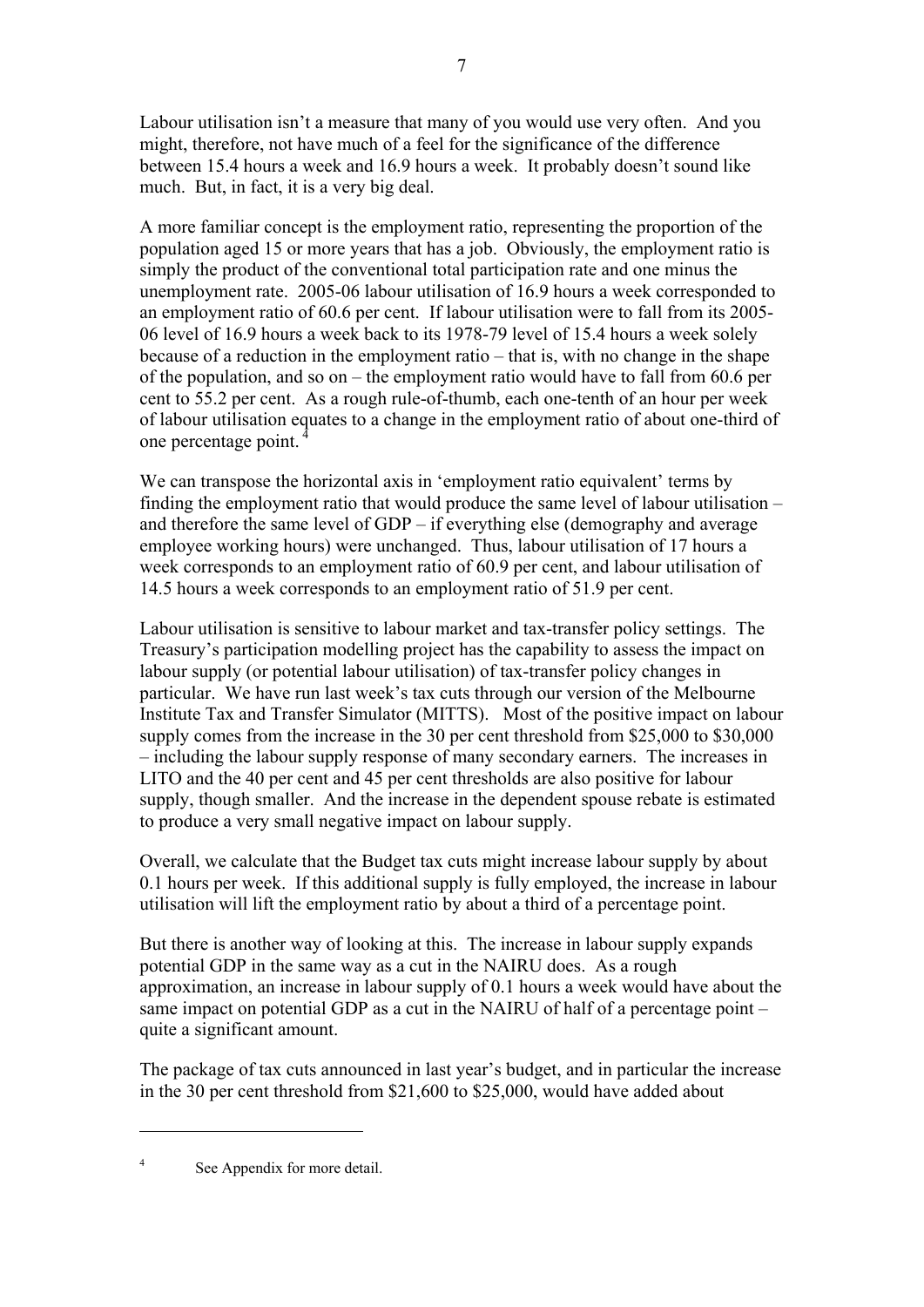another 0.1 hours a week to labour supply. Thus, over two budgets, the increase in this threshold could have an impact on potential GDP broadly equivalent to a one percentage point cut in the NAIRU.

Changes to child care arrangements announced in last week's budget can also be expected to make a positive contribution to labour supply. Coming on top of the earlier welfare-to-work measures and the superannuation changes announced in last year's budget, we have had quite a significant policy-induced boost to the economy's supply capacity.

#### **Chart 8: Productivity and labour utilisation**

Looking ahead, IGR1 projected that by 2041-42, labour utilisation would have fallen back to 15.7 hours a week. This is equivalent, in terms of its impact on GDP, to the employment ratio decreasing to  $56.3$  per cent  $-$  all else unchanged.

The IGR2 projections show that progress has been made in the past 5 years, with 2041-42 labour utilisation of more than 15.9 hours a week. That picture understates the amount of progress, however. As noted earlier, changes in key demographic parameters have had a negative impact on projected GDP per person. The negative impact comes from lower projected labour utilisation. Were it not for strong growth in labour force participation rates, especially among older workers, over the past 5 years, more than off-setting the changes that have occurred in demographic parameters, IGR2 would have projected 2041-42 labour utilisation of less than 15.6 hours a week, and by 2046-47 IGR2 would have had labour utilisation back below 1978-79 levels.

This illustrates the importance of policy measures to enhance labour force participation. We can calculate that the increase in labour force participation rates between IGR1 and IGR2 was, in terms of its impact on labour utilisation and GDP, as significant as an increase in the employment ratio of about 1.3 percentage points in 2041-42; and it produces a gain in 2041-42 real GDP per person of \$38 a week in today's prices.

Those developments are important for their own sake, but they are also important in making an assessment of future fiscal sustainability.

In the IGR, fiscal sustainability is assessed by reference to the movement over time in the budget balance, expressed as a proportion of GDP. Since we hold the revenue-to-GDP ratio constant in making our IGR projections, we are really looking at the behaviour over time of the ratio of government spending to GDP. People who take an interest in 'size of government' questions tend also to look at the behaviour of this ratio over time.

The ratio of government spending to GDP can be expressed as the quotient of two other ratios: government spending per person, and GDP per person. The second of these is a familiar concept. And the first is also an intuitively appealing measure. We know from earlier charts that real GDP per person is affected by population ageing; and so too is real government spending per person  $-\text{ in some quite complex ways.}$  As the population ages, real government spending per person increases because of the age pension and other age-related payments, and falls as payments in respect of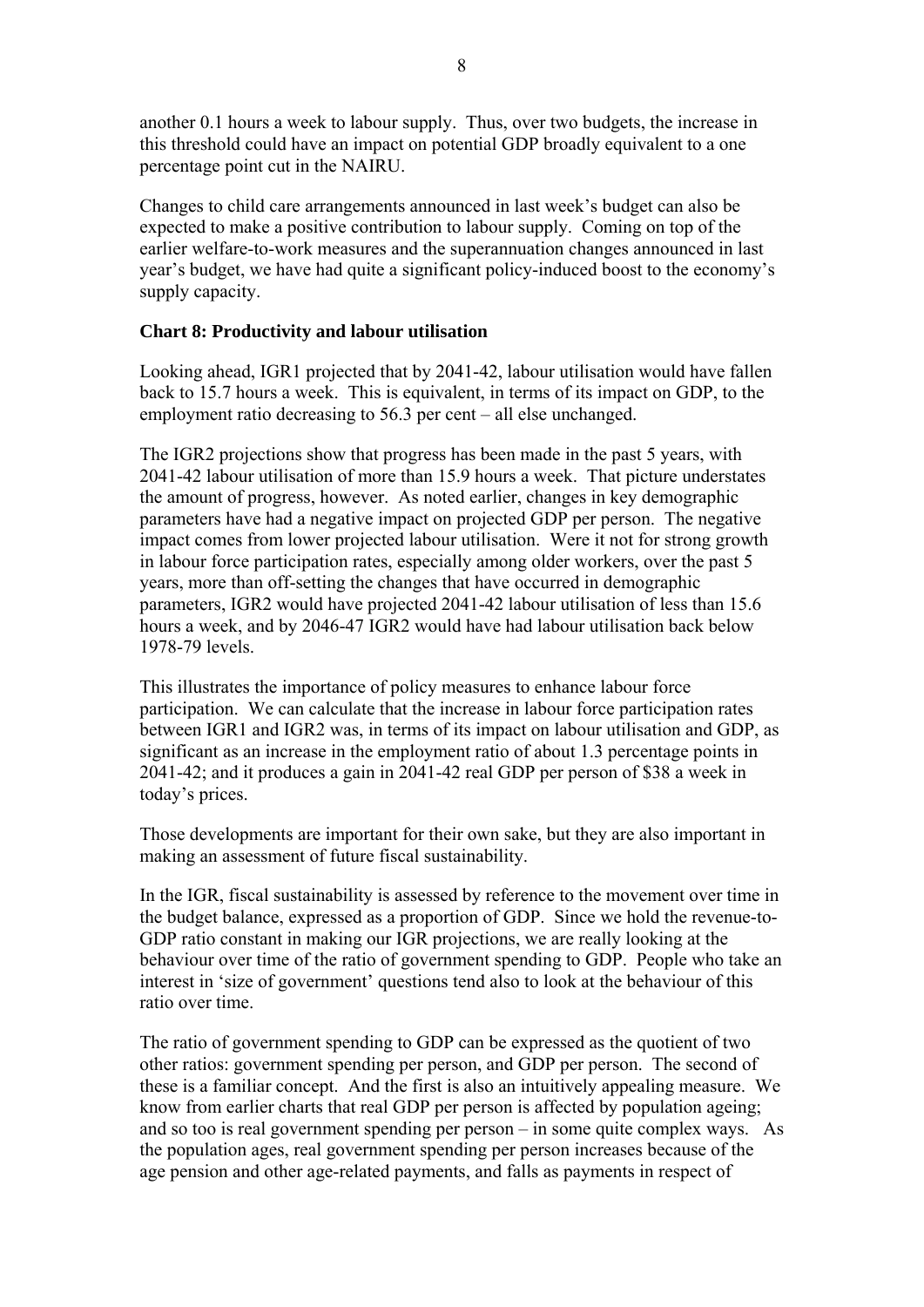children grow less quickly. But government spending per person is also affected by discretionary budgetary decision-making.

### **Chart 9: Government spending and GDP**

We can construct a chart with real GDP per person on the horizontal axis and real government spending per person on the vertical axis. Provided we use the same deflator for both axes – and it makes sense to use the GDP deflator – we can draw lines (rays from the origin) representing constant ratios of government spending to GDP. The measures of real government spending per person, and the ratio of government spending to GDP, used here exclude interest payments.

In 1972-73 and 1973-74, the ratio of government spending to GDP was a little above 17 per cent. It's been nowhere near that level ever since – the closest being in 1989-90. Its highest level in this 35 year period was in 1984-85, when it hit 25 per cent. The chart illustrates the impact of the recessions of the early 1980s and early 1990s, with real GDP per person falling and real spending per person increasing strongly, partly because of the automatic stabilisers and partly because of discretionary fiscal expansion.

The very large increase in real spending per person associated with the Whitlam Government stands out quite sharply in the chart, as does the 'fiscal consolidation' of the second half of the 1980s.

The figures in the chart are raw Budget numbers excluding interest payments. They have not been adjusted in any way for anything to do with the introduction of *The*  New Tax System.<sup>5</sup> Nor have they been adjusted for the downward pressure on the government spending to GDP ratio that is normally observed when the GDP deflator runs well above trend. As to that, over the period 2000-01 to 2005-06 the terms-oftrade boosted nominal GDP by about 5 per cent.

#### **Chart 10: Government spending and GDP**

1

According to IGR2, over the next 40 years, the ratio of government spending to GDP will increase by 4.7 percentage points, from 20.8 per cent to 25.5 per cent, taking the ratio to levels not seen in the past 40 years.<sup>6</sup>

Over the next 40 years we have projected that real GDP per person will grow by about 86 per cent, while real government spending per person will grow by about 128 per cent. Obviously, if the growth in real government spending per person could be restricted to 86 per cent, there would be no increase in the government spending to GDP ratio. There would be no fiscal challenge from population ageing.

<sup>5</sup> There is also a structural break in the series between 1998-99 and 1999-2000 due to methodological and data source changes associated with the move to an accrual accounting framework.

<sup>6</sup> In IGR1, the ratio was projected to increase by 4.1 percentage points, from 23.3 per cent to 27.4 per cent: between IGR1 and IGR2, the starting point improved by 2.5 per cent of GDP, about 0.7 percentage points of which relates to a relatively minor methodological change. However, if we take the 35 years common to both sets of projections – 2006-07 to 2041-42 – we find that IGR1 projected a deterioration of 5.8 per cent of GDP, while IGR2 projects a deterioration of 4.1 per cent.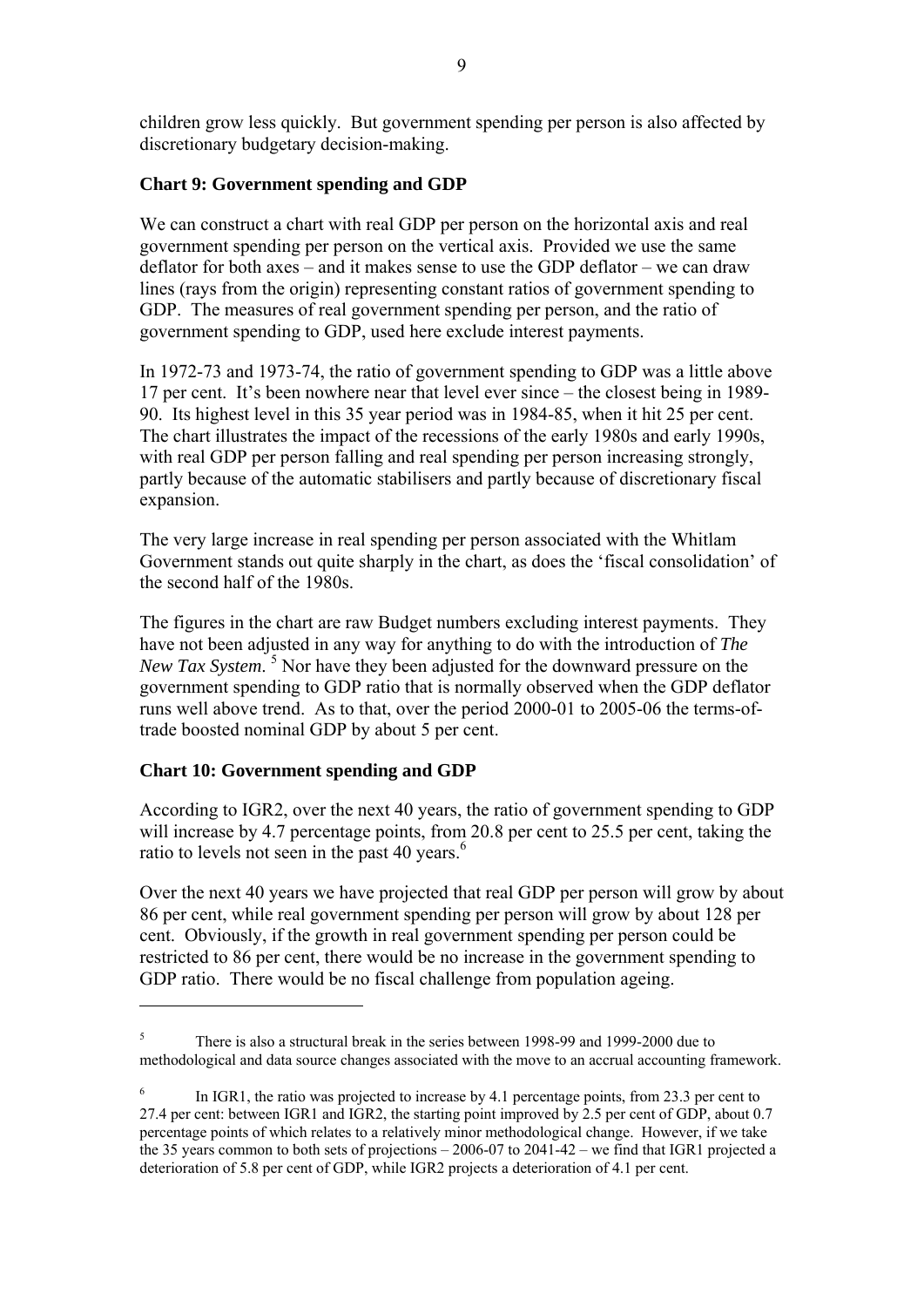But that might not be the most sensible message to take from the chart. An alternative message would be that we could prevent the government spending to GDP ratio from rising if we were able to secure faster GDP per person growth.<sup>7</sup>

### **Chart 11: Growth of real GDP and government spending per person**

As noted earlier, we are projecting labour productivity growth of 1.8 per cent a year, the same as the average of the past 40 years. Over a 40 year period, that sort of productivity growth compounds up to an increase in real GDP per person of a bit more than 100 per cent. In the past 40 years, we also got a positive contribution from labour utilisation, so that real GDP per person increased by some 128 per cent. But, over the next 40 years, with labour utilisation falling, real GDP per person is projected to increase by only 86 per cent. What this chart shows  $-\tilde{\text{ }}$ quite clearly  $-\tilde{\text{ }}$  is that if it were not for the slowing in real GDP per person growth due to population ageing, the ratio of government spending to GDP would not be projected to rise over the next 40 years: coincidentally, government spending per person would be growing at the same rate as GDP per person.

### **Concluding remarks**

1

None of the textbooks of the second half of the 1970s described an economy characterised by low and apparently well-anchored consumer price inflation, low rates of unemployment, relatively low and stable interest rates, habitual budget surpluses and negative public sector net debt. An economy in which public policy debate would be pre-occupied with the nation's supply constraints; where macroeconomists would be as obsessed as their microeconomic colleagues with the efficiency of resource allocation and concepts of opportunity cost.

Yet this is the economy that the most ambitious of the policy advisers of the last 30 years wanted to see.

Much remains to be done, of course  $-\alpha$  point underscored by the looming demographic challenge, and by the persistence of social and economic disengagement in significant areas of disadvantage, most notably among indigenous Australians. But I have a sense that the parameters of the debate  $-\text{in}$  the domains of population, participation and productivity  $-\alpha$  are, these days, well understood.

<sup>7</sup> Faster real GDP per person growth would be expected to raise government spending per person somewhat, via its effect on real wages and thereby government benefits linked to wages. Notwithstanding this link, we should expect stronger real GDP per person growth to reduce the ratio of government spending to GDP, relative to what it would otherwise have been.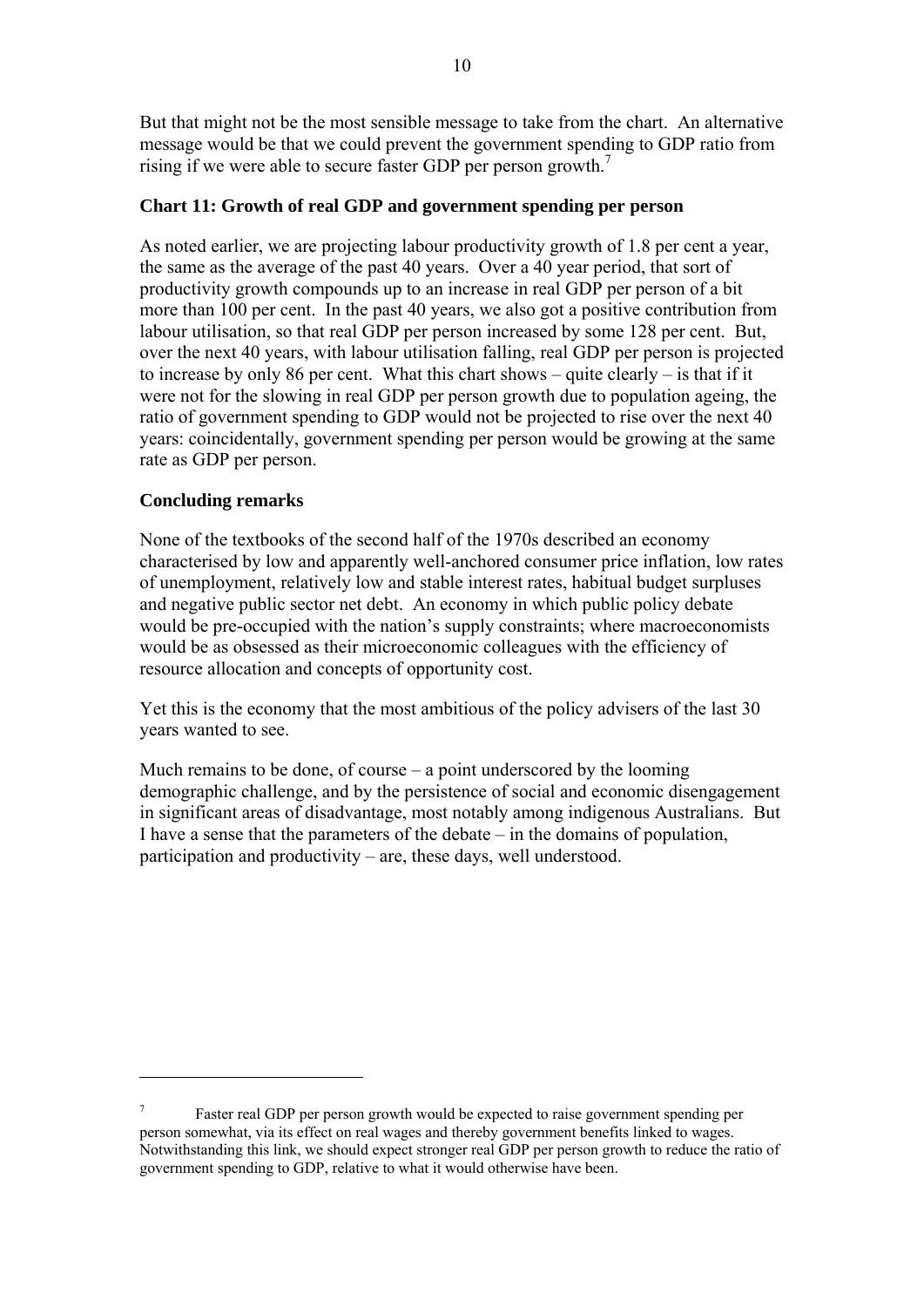

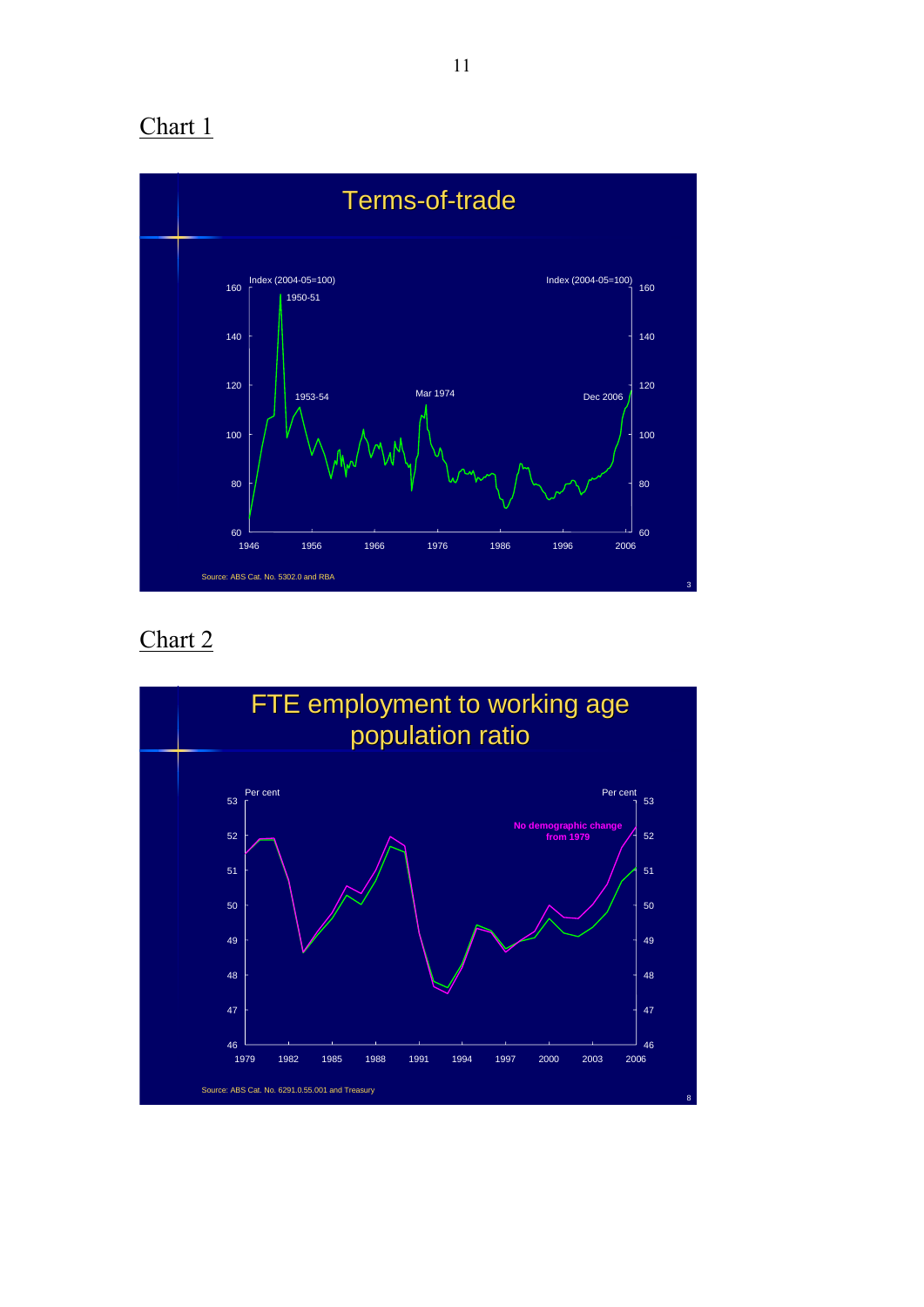|          | Demographic dynamics                                          |      |      |
|----------|---------------------------------------------------------------|------|------|
|          | Population distribution (per cent of total population)        |      |      |
|          | 1967                                                          | 2007 | 2047 |
| $0 - 14$ | 29                                                            | 19   | 15   |
| 15-64    | 62                                                            | 67   | 60   |
| $65 +$   | 9                                                             | 14   | 25   |
|          | Dependency ratios (per cent of population aged 15-64)<br>1967 | 2007 | 2047 |
|          | 47                                                            | 28   | 25   |
| $0 - 14$ |                                                               | 20   | 42   |
| $65 +$   | 14                                                            |      |      |

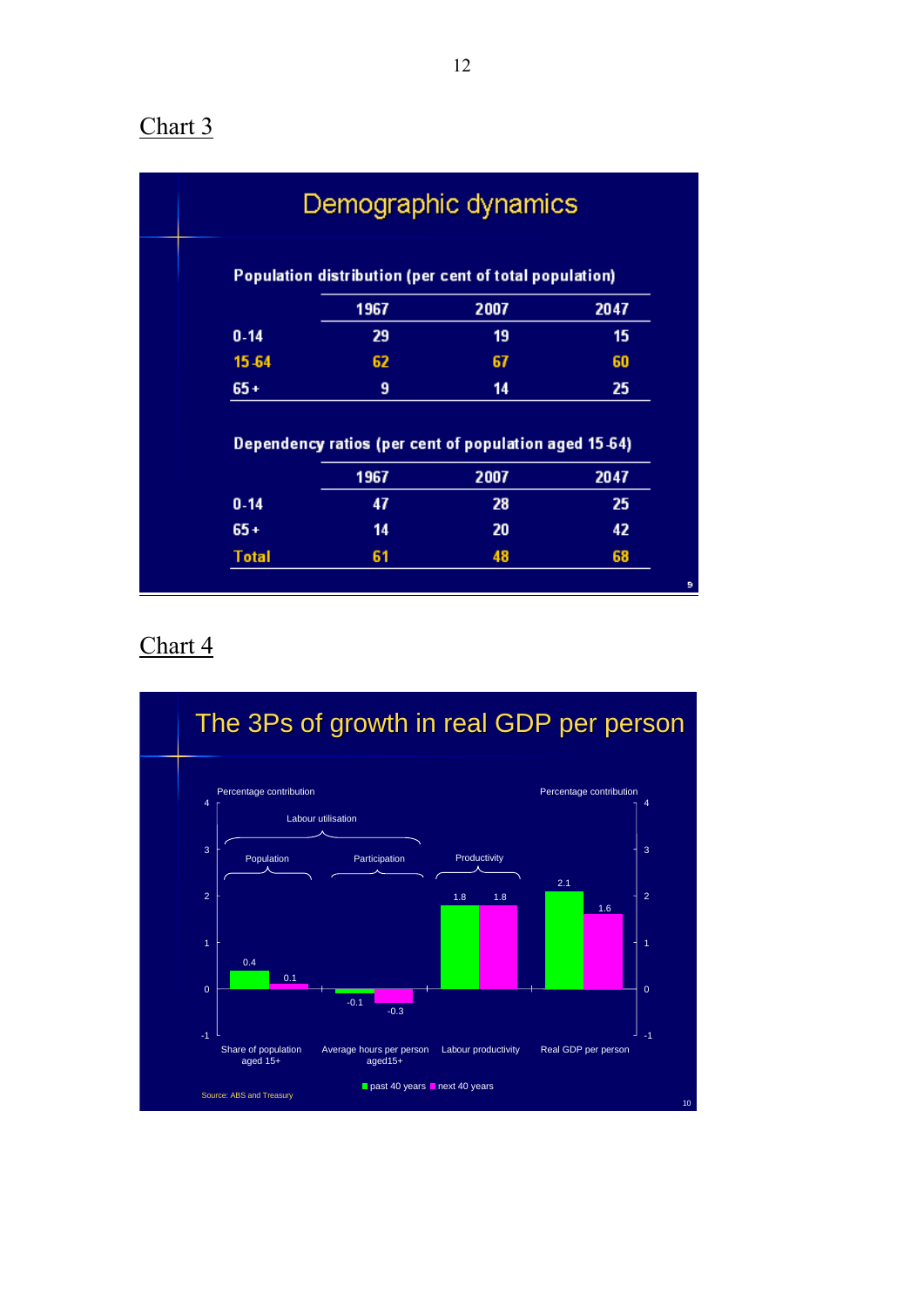

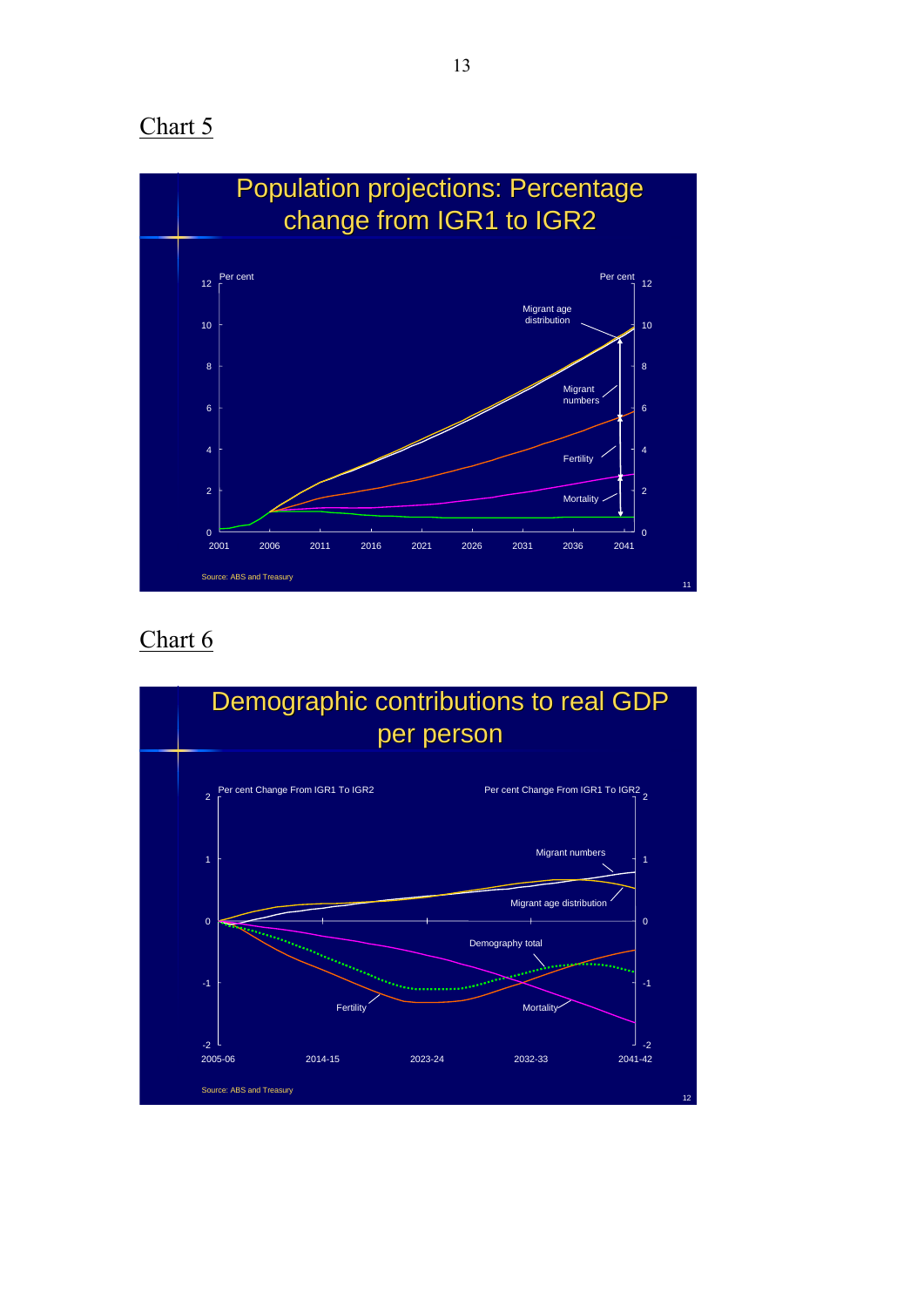

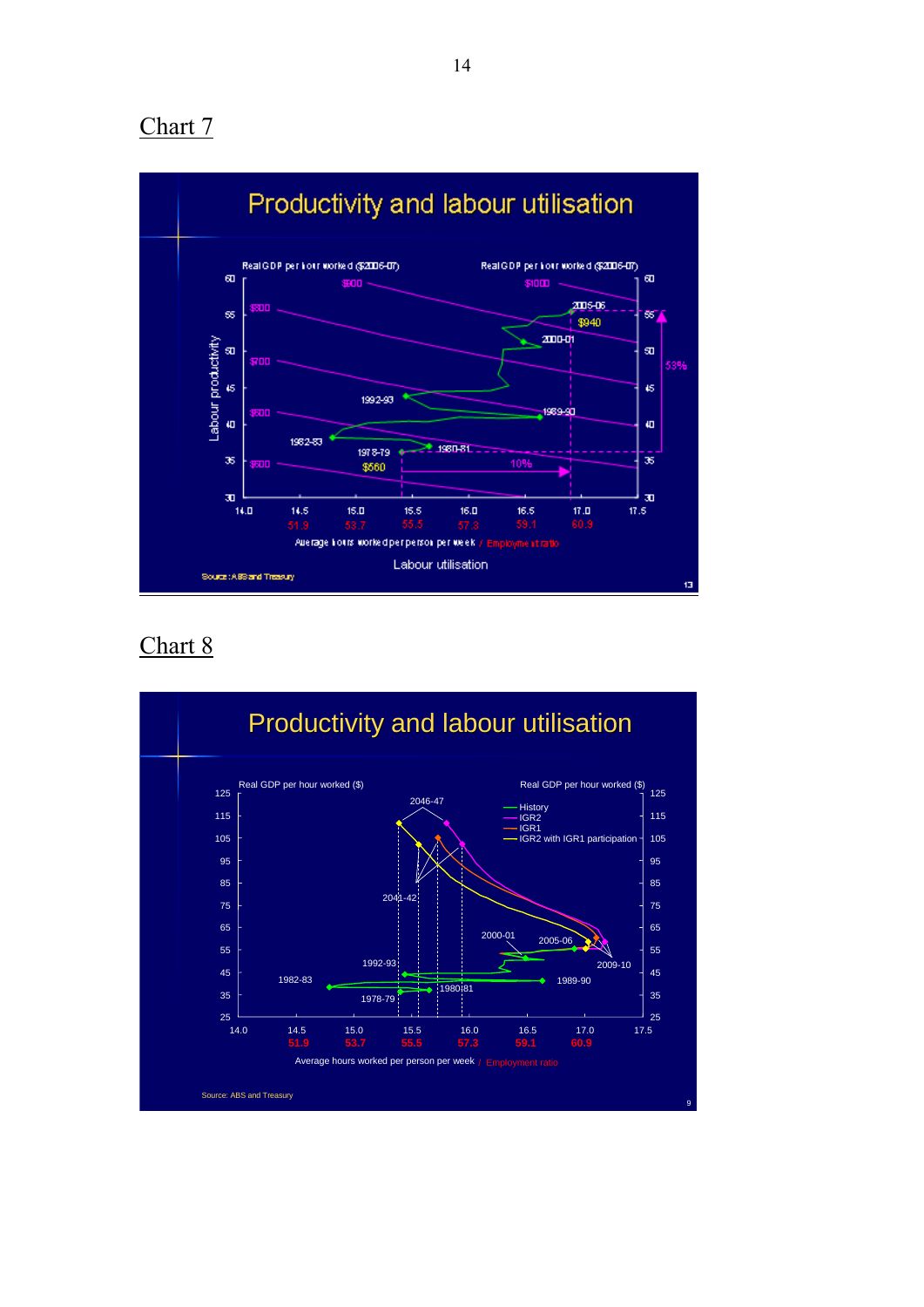

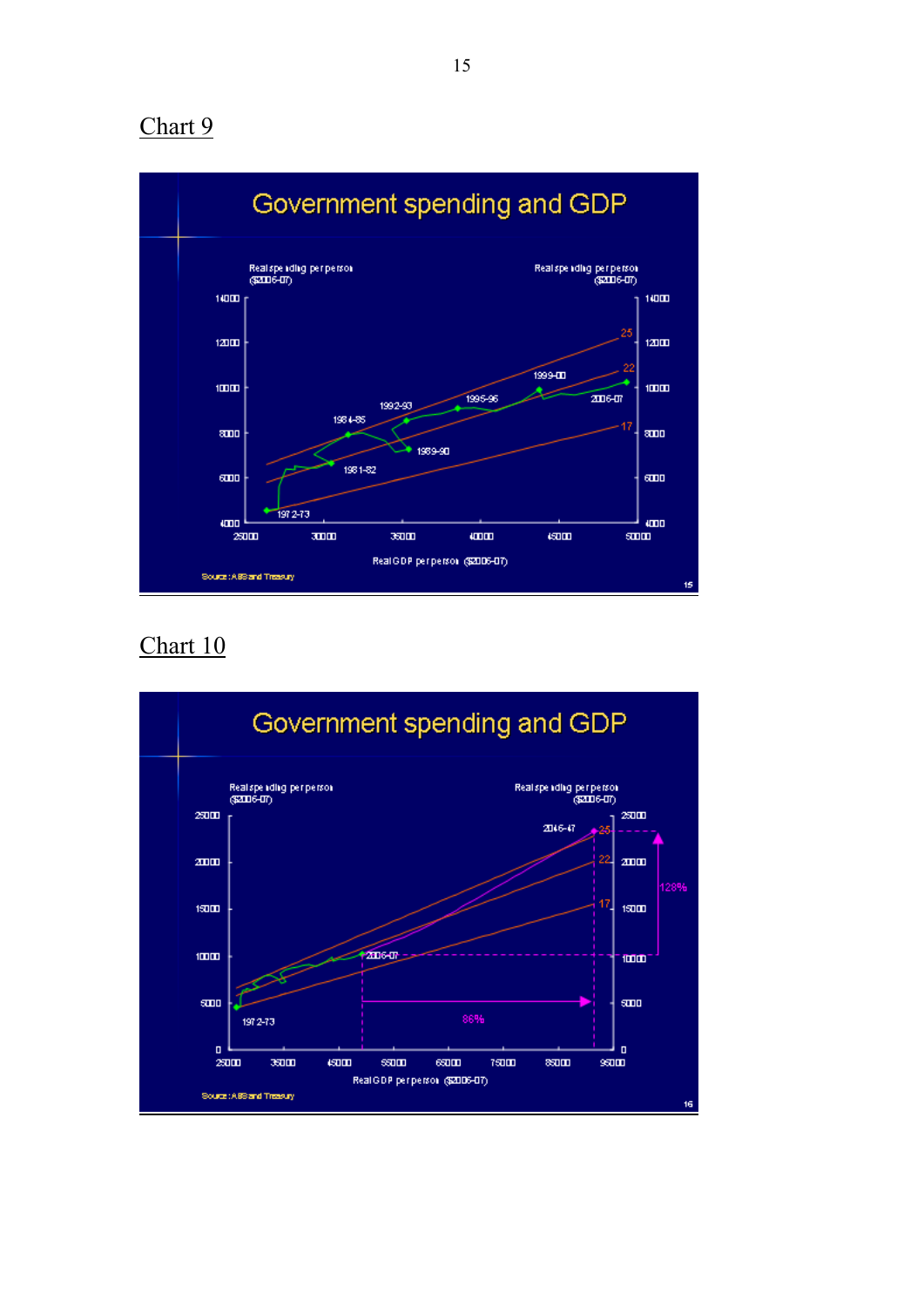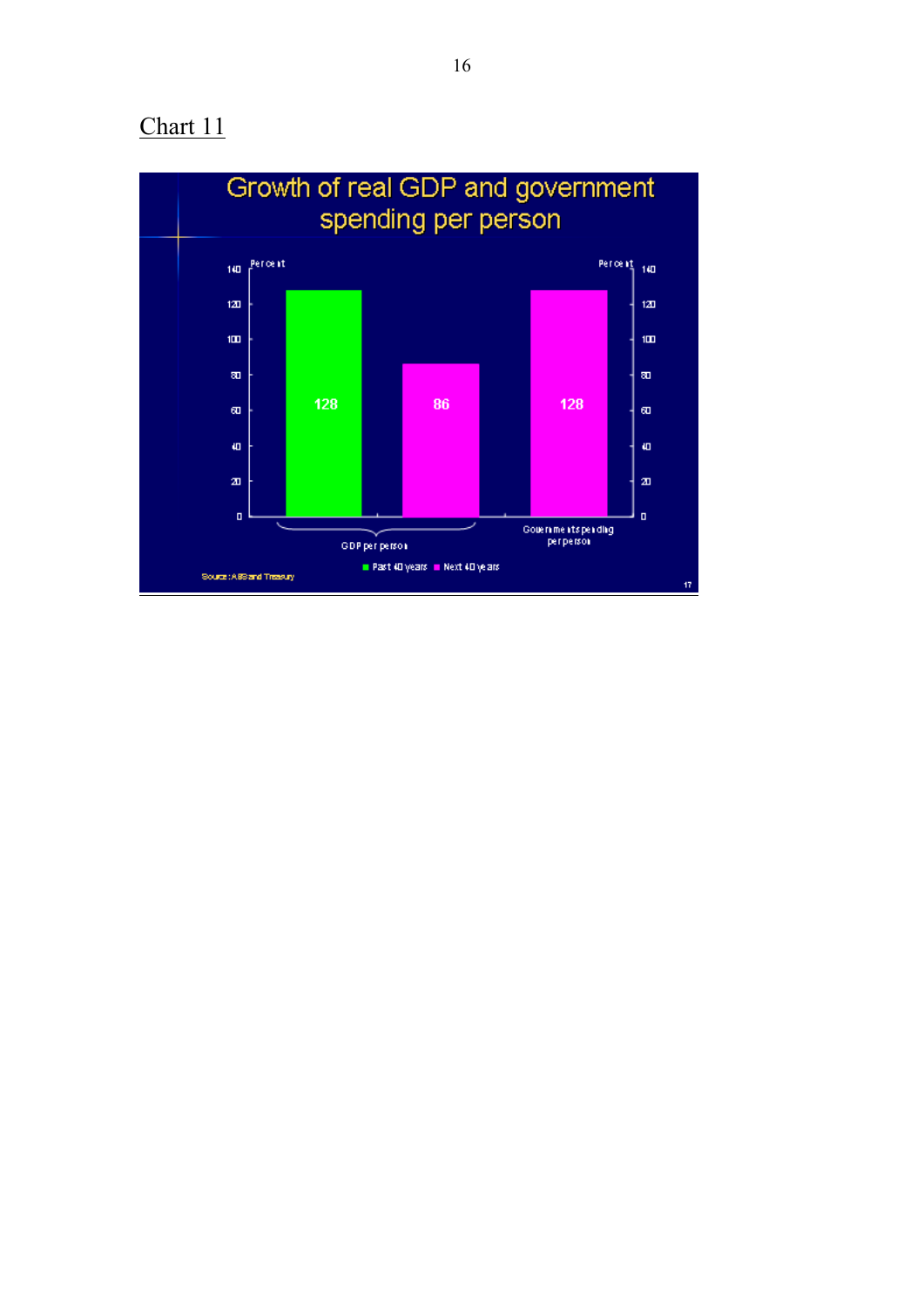#### **Appendix**

Labour utilisation is a measure of hours worked (in a week) per head of the total population. This may be written algebraically as follows:

$$
(1) \t L = \alpha \rho (1 - u) h,
$$

where:

<u>.</u>

- $\alpha$  The proportion of the total population of working age (15-plus).
- $\rho$  The average workforce participation rate.
- *u* The unemployment rate.
- *h* Average working hours (i.e., average hours worked in a week by those who have a job).

The ratio of employment to the working-age population, *e*, is the product of the participation rate and the proportion of the labour force that is employed:  $e = \rho(1-u)$ . Substituting this into (1) and solving for the employment ratio, we have:

$$
(2) \t\t\t e = \frac{L}{\alpha h}.
$$

In 2005-06, variables of interest had the following values: $8$ 

| $\alpha$ | 0.807 |
|----------|-------|
| $e$      | 0.606 |
| $h$      | 34.6  |

Thus, in 2005-06, labour utilisation was:

$$
L = 0.807 \times 0.606 \times 34.6 = 16.9
$$

Using (2), we can obtain an expression for the employment ratio that would generate any level of labour utilisation given unchanging values for the other variables:

$$
e=\frac{L}{27.92}.
$$

<sup>8</sup> These numbers are taken from the model-consistent IGR data base, and will differ slightly from other published numbers.